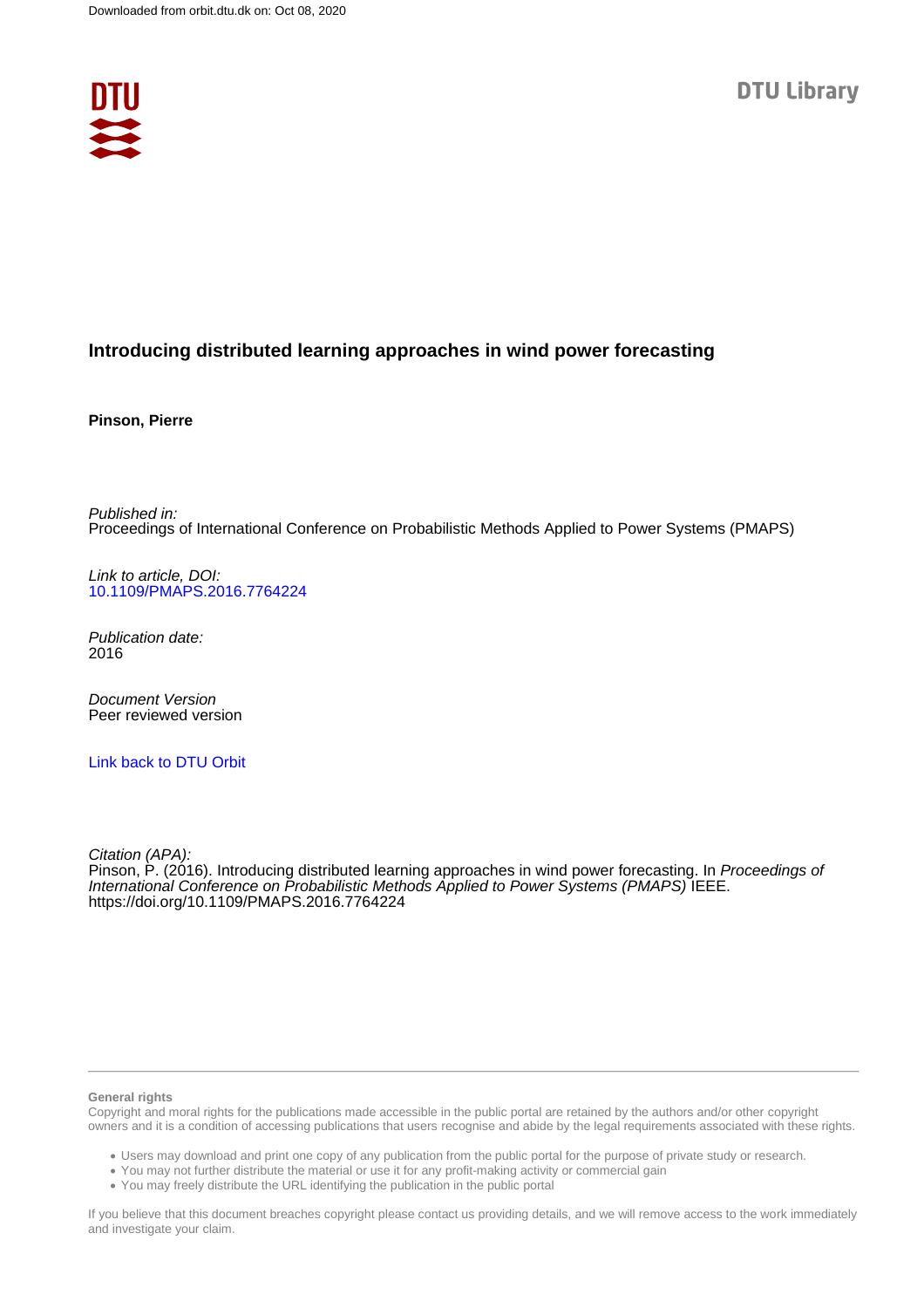# Introducing Distributed Learning Approaches in Wind Power Forecasting

Pierre Pinson, *Senior Member, IEEE* Technical University of Denmark, Department of Electrical Engineering Center for Electric Power and Energy Kgs. Lyngby, Denmark Email: ppin@elektro.dtu.dk

*Abstract*—Renewable energy forecasting is now of core interest to both academics, who continuously propose new forecast methodologies, and forecast users for optimal operations and participation in electricity markets. In view of the increasing amount of data being collected at power generation sites, thanks to substantial deployment of generating capacities and increased temporal resolution, it may now be possible to build large models accounting for all space-time dependencies. This will eventually allow to significantly improve the quality of short-term renewable power forecasts. However, in practice, it is often the case that operators of these generation sites do not want to share their data due to competitive interests. Consequently, approaches to privacy-preserving distributed learning are proposed and investigated here. These permit to take advantage of all potential data collected by others, without having to ever share any data, by decomposing the original large learning problem into a number of small learning problems that can be solved in a decentralized manner. As an example, emphasis is placed on Lasso-type estimation of autoregressive models with offsite observations. Different applications on medium to large datasets in Australia (22 wind farms) and France (85 wind farms) are used to illustrate the interest and performance of our proposal.

*Index Terms*—Distributed optimization, time-series analysis, vector autoregressive model, sparse estimation, short-term forecasting

# I. INTRODUCTION

TO SUPPORT THE large-scale deployment of renewable<br>energy generation capacities, forecasting has received in-<br>experienced substantial frame supplies last from develop. To drug energy generation capacities, forecasting has received increasing and substantial focus over the last few decades. Today, one can find numerous approaches to wind and solar power forecasting. These may be proposed in both deterministic and probabilistic framework, while focused on very-short to longer lead times. While most of these approaches are based on limited input data, there is today a tendency in accounting for more and more data as input (offsite information, exogenous variables from remote sensing and weather forecasts, etc.). The interested reader is referred to recent reviews on renewable energy forecasting in, e.g., [1], [2]. Wind power forecasting might be seen as more mature than for the case of solar energy, owing to an earlier start and to the specifics of some of the necessary developments, e.g., related to clear-sky models and cloud passages for solar power. This hence justify our preference to describe our proposal within the frame of wind power forecasting. However, the most basic idea of distributed learning may be readily translated to the case of solar power, with similar aims and techniques.

Among the many modern challenges in wind power forecasting [3], a methodological one is that of considering an ever-increasing number of sites. While most works have looked at how to predict wind power generation at a given site or for a given portfolio, only few have considered to directly and jointly predict at multiple sites, by also accounting for the spatio-temporal correlation in their power generation. Notable recent examples include [4]–[6] (for both wind and solar power, respectively). Eventually, one may want to obtain forecasts for tens of sites for the example of portfolio management, and possibly for 100s or 1000s of sites for network management. A practical limitation relates to the fact that owners and operators of all these sites may not be keen on sharing their data, due to competitive commercial and industrial interests. To jointly consider these methodological and practical challenges, we describe here a first proposal for privacy-preserving distributed learning in wind power forecasting. In short, based on the obvious fact such that a learning problem is formulated as an optimization problem, we consider modern techniques of optimization based on decomposition to split a large centralized learning problem into a large set of distributed (and small) learning problems. A direct advantage is that, by doing so, the data collected at each and every site never has to be exchanged with other wind farms and with the centralized operator. This is while insuring that the solution of the distributed learning approach is very close to that of a centralized learning problem for which all information would be readily available. Another advantage is that of dampening computational costs for the centralized operator, since computation is also distributed at all sites considered.

To introduce our distributed learning proposal, we limit ourselves to very-short term forecasting (i.e., less than 1 hour ahead), which only uses recent measurements at all locations of interest. Extension and generalization to the case of further lead times, with extra input from remote-sensing and weather forecasts, may be considered in future works, within the same methodological framework. Our general approach to model ling and forecasting is firstly described in Section II. Section III describes the proposed method for distributed learning, which is directly inspired by the alternating direction method of multipliers extensively described in [7], where the overall learning problem is decomposed on a per-feature basis. Application results are gathered in Section IV for two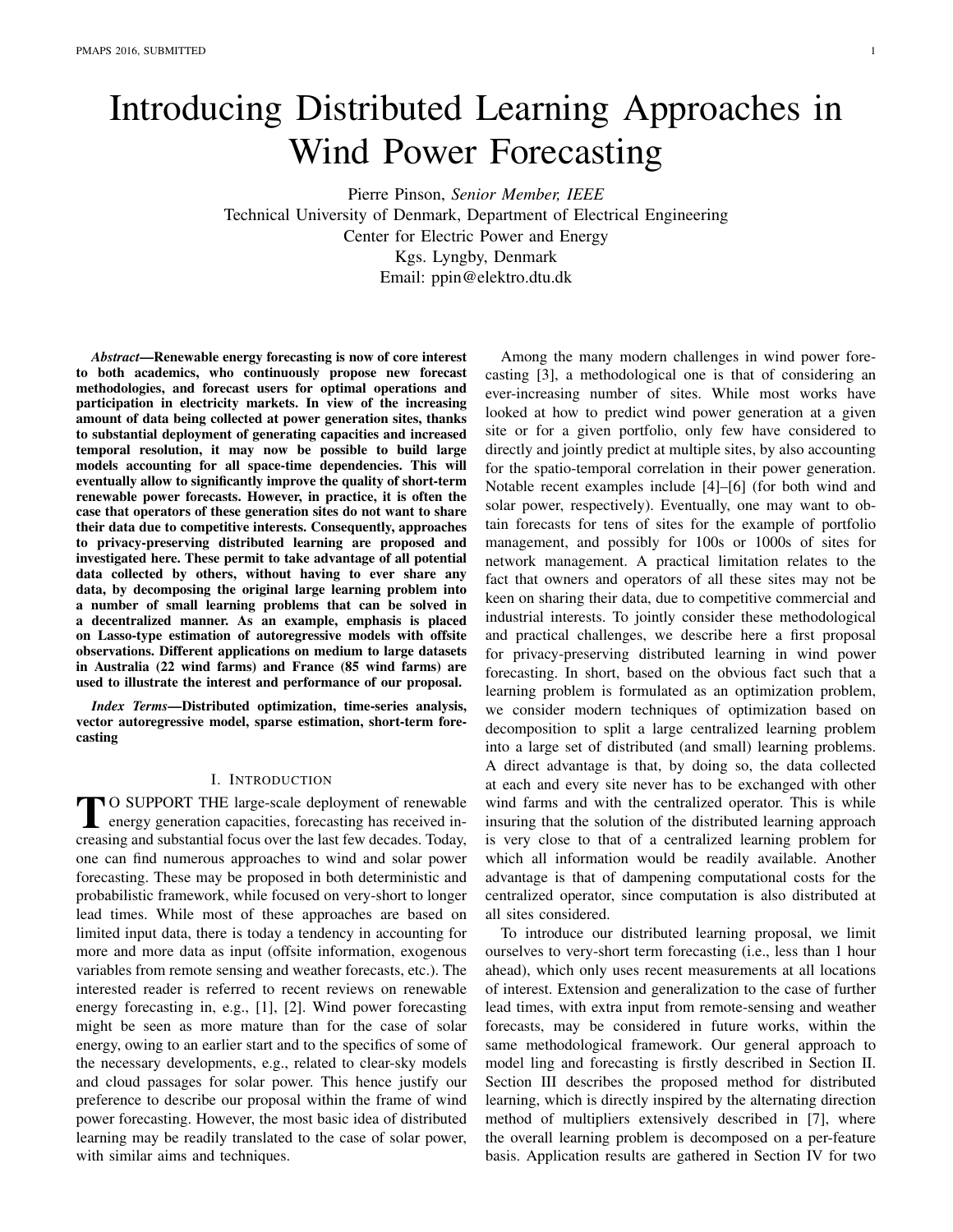alternative setups in Australia (22 wind farms) and France (85 wind farms). The paper ends with a set of conclusions and perspectives for future work in Section V.

# II. MODELING AND FORECASTING FRAMEWORK

Let us place ourselves within a modeling and forecasting framework similar to that used in [4], [8]. Wind power generation data is being collected at a number m of power generation sites. We use  $x_{i,t}$  to denote the power measurement at site  $s_j$ ,  $j = 1, \ldots, m$  and time  $t, t = 1, \ldots, T$ , where T is the number of time steps in the dataset. Write  $\Omega$  the overall set of wind farms, and Γ the set of time indices. Power measurements at each and every site are normalized by the nominal capacity of the respective wind farms,  $P_i$ ,  $j = 1, \ldots, m$ . Besides, we assume that a given actor of the power system, being the operator of a single wind farm or of a portfolio of wind farms, or alternatively the system operator, cares about the response variable  $y_t$  at time t. For simplicity, we will refer to him as the *central agent* in the following. The response variable may readily be the power production at a given site  $s_i$  of interest for the single wind farm operator, i.e.,  $y_t = x_{j,t}$ ,  $\forall t$ . For the case of a portfolio  $\Omega_p$  of  $m_p$  wind farms,  $m_p \leq m$ , defined as

$$
\Omega_p = \{s_{p,1}, s_{p,2}, \dots, s_{p,m_p}\}, \quad \Omega_p \in \Omega \tag{1}
$$

the power generation  $y_t$  at time t is given as a weighted average of the power generation of the individual farms,

$$
y_t = \frac{1}{\sum_{S_j \in \Omega_p} P_j} \sum_{s_j \in \Omega_p} P_j x_{j,t}, \quad \forall t \tag{2}
$$

In the case of the system operator, the portfolio consists in the full set of wind farms, i.e.,  $\Omega_p = \Omega$ . This is a special case though, since we would assume that the system operator does not have access and control over the data of these wind farms. If considering the limiting case of a single wind farm,  $\Omega_n$  includes that wind farm only.

In practice, the central agent may have direct access to its own data (being only a portfolio average in the case of the system operator), while having made agreements for distributed learning with a set  $\Omega_a$  of  $m_a$  wind farms,  $m_a \leq m$ ,

$$
\Omega_a = \{s_{a,1}, s_{a,2}, \dots, s_{a,m_a}\}, \quad \Omega_a \in \Omega \tag{3}
$$

For a single wind farm or a portfolio operator, one has  $\Omega_a \in \Omega \setminus \Omega_p$ , which is not the case if considering the system operator, for which  $\Omega_a = \Omega_p$ . We refer to those wind farms with whom distributed learning agreements are made as the *contracted agents*. The overall architecture of the distributed learning problem we are looking at is depicted in Figure 1.

Based on this organizational setup, short-term forecasting is to be based on a time-series forecasting approach based on recent measurements. For simplicity, and since it is often the most relevant setup (see, e.g., [4], [8]), we restrict ourselves to autoregressive models accounting for local and offsite information. This reads

$$
y_t = \beta_0 + \sum_{s_j \in \Omega_p} \sum_{\tau=1}^l \beta_{j,\tau} x_{j,t-\tau} + \sum_{s_j \in \Omega_a} \sum_{\tau=1}^l \beta_{j,\tau} x_{j,t-\tau} + \varepsilon_t \tag{4}
$$



Fig. 1: Architecture of the distributed learning problem, with a central agent and his response data  $\{y_t\}$ , as well as a number of contracted agents and their data  $\{x_{i,t}\}.$ 

where  $\tau$  is a lag variable, between 1 and l the maximum lag of the autoregressive model. Alternative versions of this model may be considered, for instance with different lags for the various sites, while possibly overlooking the constant term  $\beta_0$ . Since being linear, this model may be written in a more compact form as

$$
y_t = \beta \mathbf{x}_t + \varepsilon_t \tag{5}
$$

where  $\beta$  is a vector gathering all model parameters and  $x_t$  is for the vector of ordered values for all corresponding explanatory variables at time  $t$ . In the form of  $(4)$ , the dimension of  $\beta$  is  $l(m_a + m_p) + 1$ .

Typically, one would obtain an estimate  $\beta$  of the parameter vector in a centralized fashion since gathering all information and solving this learning problem as a large optimization problem. Then, using that estimate  $\beta$  and the latest information on explanatory variables, a forecast issued at time  $t$  for time  $t + 1$  is readily given by

$$
\hat{y}_{t+1|t} = \hat{\boldsymbol{\beta}} \mathbf{x}_{t+1} \tag{6}
$$

#### III. APPROACH TO DISTRIBUTED LEARNING

Assuming that one deals with a large number of wind farms, the size of the parameter vector  $\beta$  will grow rapidly. Consequently, it may be preferable to consider a Lassotype (for "least absolute shrinkage and selection operator") estimator instead of a more classical Least-Squares (LS) one. An advantage is that it will force most values of  $\beta$  to be 0s, hence allowing for some form of variable selection.

First of all, the autoregressive model in (4) is reformulated as

$$
y_t = \sum_{s_j \in \Omega_p} \left( \beta_{j,0} + \sum_{\tau=1}^l \beta_{j,\tau} x_{j,t-\tau} \right) \tag{7}
$$

$$
+ \sum_{s_j \in \Omega_a} \left( \beta_{j,0} + \sum_{\tau=1}^l \beta_{j,\tau} x_{j,t-\tau} \right) + \varepsilon_t
$$

so that the original intercept terms is shared among all sites, which will simplify some of the derivations below. The dimension of  $\beta$  hence increases to  $(l+1)(m_a + m_p)$ .

The Lasso estimator is defined as

$$
\hat{\boldsymbol{\beta}} = \underset{\boldsymbol{\beta}}{\text{argmin}} \frac{1}{2} ||\mathbf{y} - \mathbf{A}\boldsymbol{\beta}||_2^2 + \lambda ||\boldsymbol{\beta}||_1 \tag{8}
$$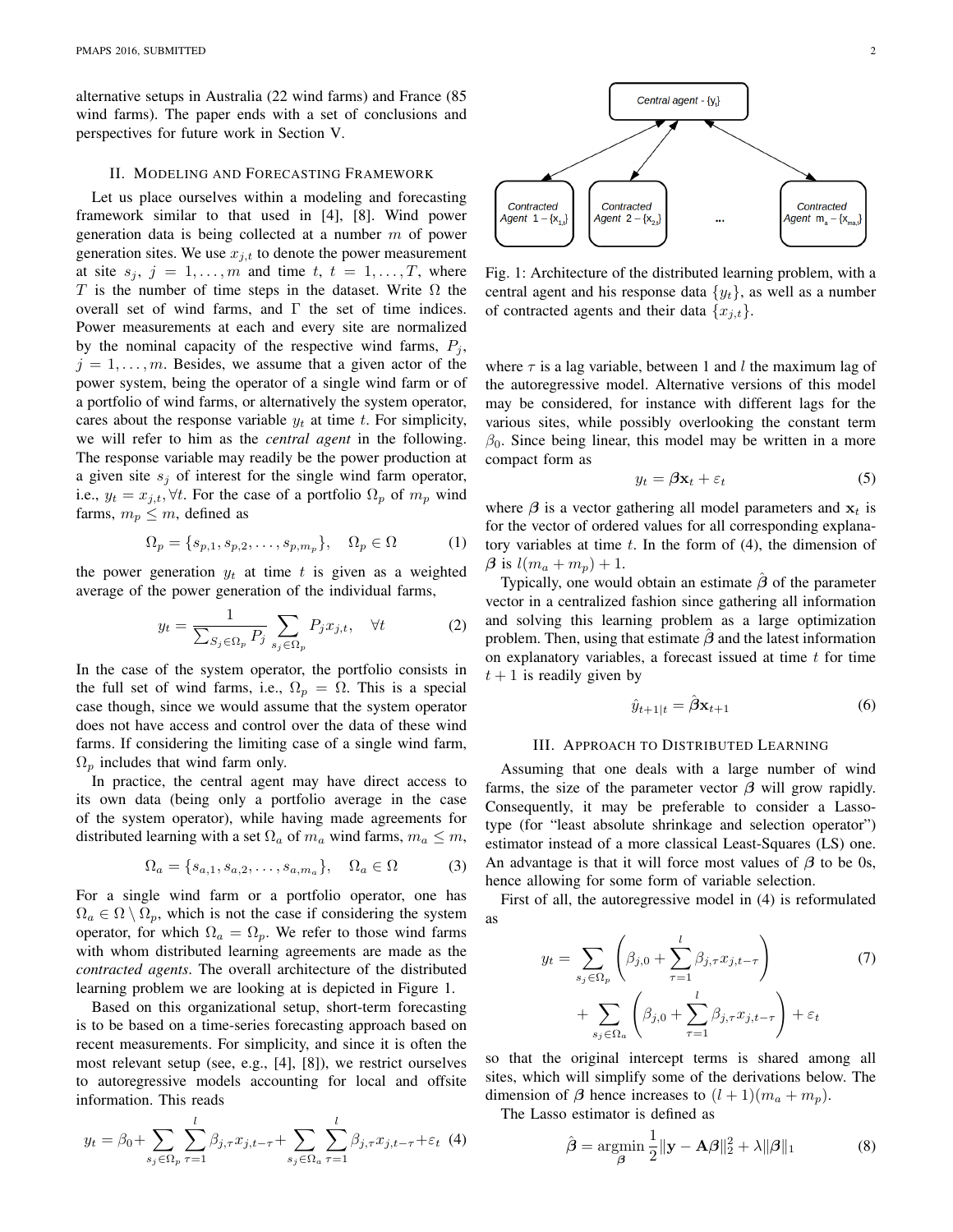where y is a vector containing all response variable values over the time indices in  $\Gamma$ , while **A** is the design matrix, where its ith line is defined by  $x_i$  (as in (5)).  $\lambda$  serves as a weight to control the trade off between LS fitting and shrinkage of  $\beta$ .

This problem could be solved in a centralized manner, by gathering data for all explanatory variables and lags. This would translate to a necessary data exchange between the central agent and the contracted agents. This is what we aim to avoid though, since contracted agents may be happy to help with distributed learning, but only under the condition of never sharing data. In view of that basic, but crucial, characteristics of our learning problem, we proceed by decomposing the global learning problem in (8), so as to obtain a number of distributed learning problems which could be shared among contracted agents. For that, we follow the approach referred to as the alternating direction method of multipliers (ADMM, [7]), which is a widely used decomposition approach based on Lagrangian relaxation that allows to split a learning problem among features. Here in practice, this would translate to decomposing the learning problem among contracted agents. Following the reasoning in [7], let us first relax the learning problem in (8) such that it becomes

$$
\min \quad \frac{1}{2} \|\mathbf{y} - \mathbf{A}\boldsymbol{\beta}\|_2^2 + \lambda \|\mathbf{z}\|_1 \tag{9}
$$

$$
\text{s.t.} \quad \beta - \mathbf{z} = 0 \tag{10}
$$

Following the ADMM approach, the learning problem is then decomposed among the contracted agents, by setting

$$
\boldsymbol{\beta} = [\beta_1, \beta_2, \dots, \beta_{m_a + m_p}] \tag{11}
$$

$$
\mathbf{A} = [\mathbf{A}_1 \, \mathbf{A}_2 \, \dots \, \mathbf{A}_{m_a + m_p}] \tag{12}
$$

so that each contracted agent  $j$  is focused on estimating its own share  $\beta_i$  of the parameter vector based on his local data in the form of the design matrix  $A_j$ .

ADMM is an iterative approach where one alternates between the contracted agents solving their learning subproblems, the solution of which is transmitted back to the central agent, who solves a master learning problem. At iteration  $k$ , this writes

$$
\boldsymbol{\beta}_{j}^{k} = \operatorname*{argmin}_{\boldsymbol{\beta}_{j}} \left( \|\mathbf{A}_{j}\boldsymbol{\beta}_{j} - \mathbf{y}_{j}^{k-1}\|_{2}^{2} + \frac{2\lambda}{\rho} \|\boldsymbol{\beta}_{j}\|_{1} \right) \qquad (13)
$$

$$
\overline{\mathbf{z}}^k = \frac{1}{(l+1)(m_a + m_p) + \rho} \left( \mathbf{y} + \overline{\mathbf{A}\boldsymbol{\beta}}^k \rho u^{k-1} \right) \tag{14}
$$

$$
\mathbf{u}^{k} = \rho u^{k-1} + \overline{\mathbf{A}\boldsymbol{\beta}}^{k} - \overline{\mathbf{z}}^{k}
$$
 (15)

where

$$
\mathbf{y}_{j}^{k-1} = \mathbf{A}_{j} \boldsymbol{\beta}_{j}^{k-1} - \overline{\mathbf{A}\boldsymbol{\beta}}^{k-1} + \overline{\mathbf{z}}^{k-1} - \mathbf{u}^{k-1}
$$
 (16)

$$
\overline{\mathbf{A}\boldsymbol{\beta}}^k = \sum_{j=1}^{N} \mathbf{A}_j \boldsymbol{\beta}_j \tag{17}
$$

In the above algorithm, the updates in (13) are local updates for the partial local estimates, while the *z*-update in  $(14)$  is for the central agent to iterate on its full set of parameters, to obtain  $\beta$ , eventually.

A number of convergence criteria for this algorithm are proposed in [7]. In a straightforward manner, one may monitor

the norm of the increment  $\beta^k - \beta^{k-1}$  and stop when this norm gets small, say, 10<sup>-3</sup>. Similarly, a maximum number of iterations should be defined, e.g., such that  $k \le 500$ . The final parameter vector estimate  $\hat{\beta}$  is then obtained by assembling the local estimates  $\beta_j^k$  at convergence (as in (11)). The ADMM algorithm may be initialized by setting all relevant variables to 0. Besides the structure of the underlying autoregressive model originally chosen, this algorithm has two parameters  $\lambda$ and  $\rho$ , which may be selected through cross-validation.  $\rho$  is an augmented Lagrangian parameter that controls the step size in the iterative optimization performed by the ADMM approach.

This ADMM approach permits to coordinate distributed learning by this iterative exchange between the master problem of the central agent and the sub-problems of the contracted agents. Though, the contracted agents still need to locally solve the Lasso estimation problem  $(13)$  at each iteration k. There, we propose to use an efficient and simple approach nicknamed "shooting" [9]. Shooting is also an iterative procedure, which combines simplicity in terms of the iterative procedure it implements and suitable convergence to the Lasso estimate, in comparison to alternative approaches, e.g., quadrative programming variants, interior-point methods, etc. Considering we want to compute  $\beta_j^k$ , the shooting algorithm is to be initialized with the ridge regression estimator corresponding to the Lasso estimator in (13). It is given by

$$
\tilde{\boldsymbol{\beta}}_j^k = \left(\mathbf{A}_j^\top \mathbf{A}_j + \frac{2\lambda}{\rho} \mathbf{I}\right)^{-1} \mathbf{A}_j^\top \mathbf{y}_j^{k-1} \tag{18}
$$

Subsequently, starting from this estimate, one loops over its element  $i = 1, \ldots, l + 1$ , by first calculating

$$
S_i = -\mathbf{A}_{j,i}^{\top} \mathbf{y}_j^{k-1} + \sum_{n \neq i} \mathbf{A}_{j,i}^{\top} \mathbf{A}_{j,n} \beta_i
$$
 (19)

where  $A_{j,i}^{\top}$  denotes the *i*th column of the design matrix  $A_j^{\top}$ , and then update the variable  $\beta_i$  such that

$$
\beta_i = \frac{1}{\mathbf{A}_{j,i}^{\top} \mathbf{A}_{j,i}} \left( \frac{2\lambda}{\rho} - S_i \right), \quad S_i > \frac{2\lambda}{\rho} \tag{20}
$$

$$
\beta_i = -\frac{1}{\mathbf{A}_{j,i}^{\top} \mathbf{A}_{j,i}} \left( \frac{2\lambda}{\rho} - S_i \right), \quad S_i < -\frac{2\lambda}{\rho} \tag{21}
$$

$$
\beta_i = 0, \quad |S_i| \le \frac{2\lambda}{\rho} \tag{22}
$$

This looping over the elements is repeated until a convergence criterion is met (e.g., related to increment norm, or maximum number of iterations). The local estimate  $\beta_j^k$  for the ADMM algorithm at iteration k is then given by  $\beta_i$ ,  $i = 1, \ldots, l + 1$ .

#### IV. APPLICATION RESULTS

The distributed learning approach presented in the above is applied and analyzed here based on 2 datasets in France and Australia. Results are given for all different application cases discussed in the above, i.e., for the case of single wind farm operators getting support from other wind farms, for the case of portfolios of wind farms that contract others to improve their forecasts, as well as the case of a system operator that would distribute his learning problem to all wind farms in his system. Only one-step ahead forecasts are considered here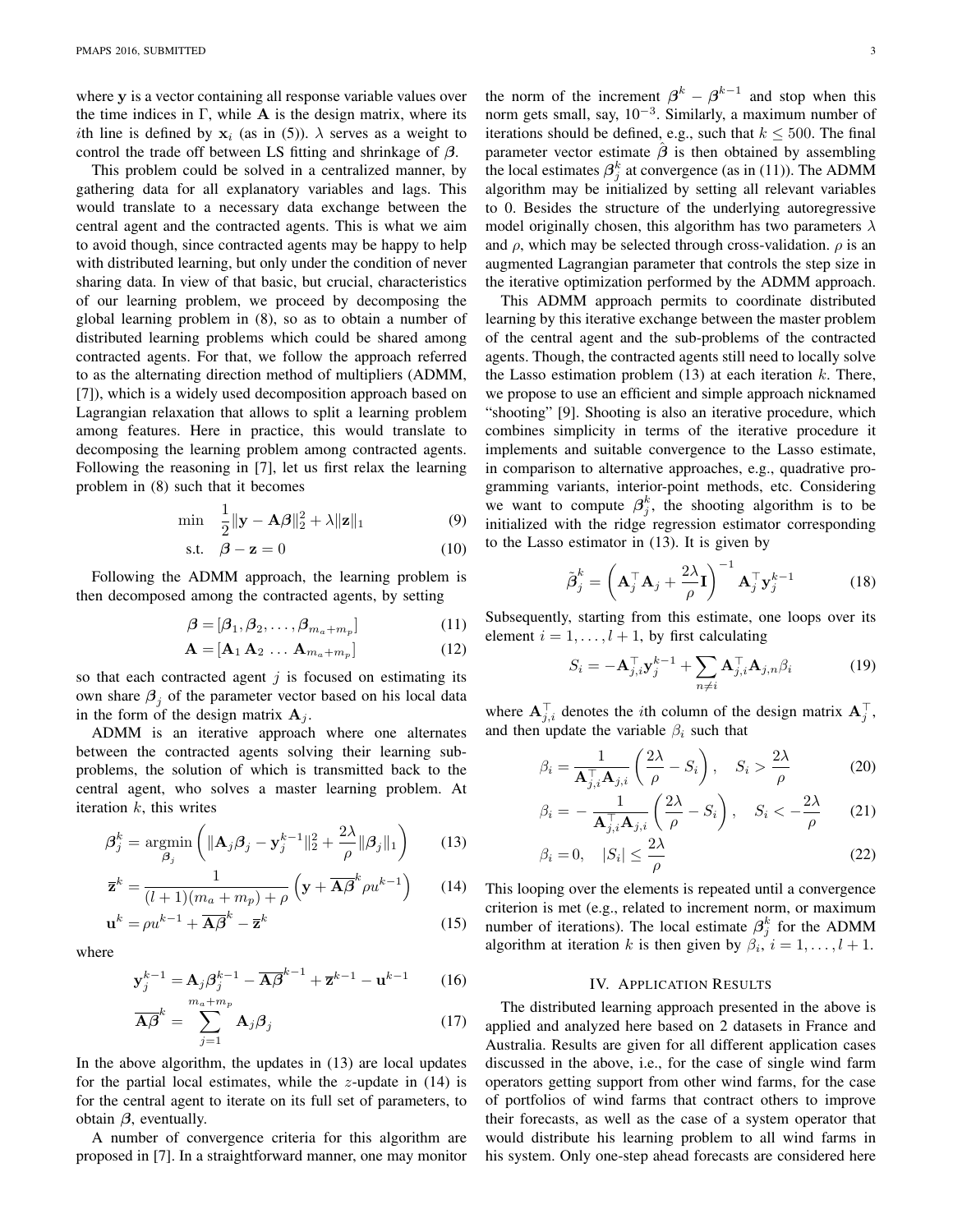for illustration, also since emphasis is placed on models for very-short-term forecasting.

## *A. Australian and French Datasets*

The Australian dataset was originally constructed based on data made publicly available by the Australian Electricity Market Operator (AEMO). The temporal resolution of the data is of 5 minutes, for a set of 22 wind farms in South Australia, over a period of nearly 2 years. All power measurements are normalized by the nominal capacity of the wind farm they relate to. No meteorological measurement (e.g., wind speed and direction) is available. A link to this data is given in [4]. The temporal resolution of the data was coarsened to time steps of 30 minutes, by averaging the 6 5-minute values in each and every 30-minute interval. This allows to have a lighter dataset to run many test cases examples to be reported here.

A similar dataset from France is used. Power measurements with a temporal resolution of 10 minutes were originally collected at 187 wind farms over a period of 3 years and 5 months. For confidentiality reasons, locations and characteristics of the wind farms cannot be communicated here. Power measurements are also normalized, while no meteorological measurement is associated to this power data. After quality checking of these power observations, and coarsening to a hourly resolution (by an averaging procedure similar to the Australian data case), one is left with power measurements for 85 wind farms over the whole period.

# *B. Evaluation Framework*

As is commonly done in wind power forecasting, we split our datasets between a learning/cross-validation set  $\Gamma_l$  and an evaluation set  $\Gamma_e$ . The former dataset is used to make decisions on model structure, the penalization  $\lambda$  for the Lasso estimator, the step size  $\rho$  for the distributed learning approach, etc. Crossvalidation is employed to decide upon these parameters while aiming to maximize the generalization ability of the model for forecasting. Over the evaluation set  $\Gamma_e$ , the models are readily applied to predict power generation as if in operational conditions.

The lead score we use to compare forecasts is the Root Mean Square Error (RMSE). Based on the forecast error

$$
\epsilon_{t+1|1} = y_{t+1} - \hat{y}_{t+1|t}, \quad \forall t \in \Gamma_e \tag{23}
$$

calculated for each time instance in the evaluation set, the RMSE is readily given by

RMSE = 
$$
\left(\frac{1}{T_e} \sum_{t \in \Gamma_e} \epsilon_{t+1|1}^2\right)^{\frac{1}{2}}
$$
 (24)

where  $T_e$  is the number of forecast-observation pairs in the evaluation set  $\Gamma_e$ . RMSE is one of the relevant criteria to evaluate point forecasts of wind power generation, especially since forecasts are defined as conditional expectation of wind power generation at time  $t + 1$  given information, model and parameters estimated at time  $t$ . For an extensive overview of approaches to wind power forecast verification, the reader is referred to [10].

Finally, as a basis for comparison, a number of common benchmark models are used. Since the premise of our work is that the central agent only have access to limited amount of data, relevant benchmark models include persistence and autoregressive (AR) models. For the former, no decision upon model structure or estimation is to be carried out, while this is not the case for the latter. A Lasso estimator is also used here for the AR models, hence allowing for automatic selection of relevant lags.

#### *C. Illustration for a Single Wind Farm*

To first illustrate the application and interest of our distributed learning framework, we place emphasis on the case of a single wind farm operator, who aims at predicting power generation at his site of interest, though potentially profiting of potentialoffsite information to improve his forecasts. For that illustration, we consider wind farm 8 in the Australian dataset, following the wind farm numbering proposed in [4]. Even though the wind farm operator may restrict itself to contracting the closest wind farms for distributed learning, since being of most relevance anyway, we assume here that contracts are made with the other 21 wind farms. In practice with this setup, the actual model to be estimated is an ARX model (AR with exogenous input) since having an AR part as well as offsite information. A number of maximum 5 lags is used (plus intercept term), while the Lasso estimator allows to shrink the model and only select those lags that are relevant. 2.000 times steps (hence covering 1.000 hours) are used for estimating the models, while the following 10.000 are employed for genuine forecast verification. The forecasting results are collated in Table I.

TABLE I: Comparative results for distributed learning (ARX model), as well as persistence and AR benchmarks, at an Australian wind farm (wind farm no. 8) for 30-min ahead forecasting.

|                          | Persistence | ΑR   | ARX (dist. learning) |
|--------------------------|-------------|------|----------------------|
| RMSE $[%$ nom. capacity] | 3.60        | 3.57 | 3.52                 |
| Improvement $[\%]$       |             | 0.8  |                      |

For this wind farm (and for this whole dataset in general, as shown in [4]), it may be very difficult to outperform persistence with such noisy response data while considering very short lead times. In the present example, an AR model with parameters obtained through application of a Lasso-type estimator allows selecting the 2 closest lags as input variables, while yielding a RMSE improvement of 1%. In comparison, applying a distributed learning approach, hence aiming to improve forecasts by capturing space-time dependencies while never sharing data at the various sites, the RMSE is further improved (reduction of 2.2%). Out of the  $22\times6$  variables (5 lags and the intercept term) that could be selected as input, only 3 were selected as relevant explanatory variables. This approach therefore allows obtaining very sparse models combining local and offsite information. It is to be noted that owing to the nonstationary nature of wind power dynamics, it may actually be that relevant explanatory variables change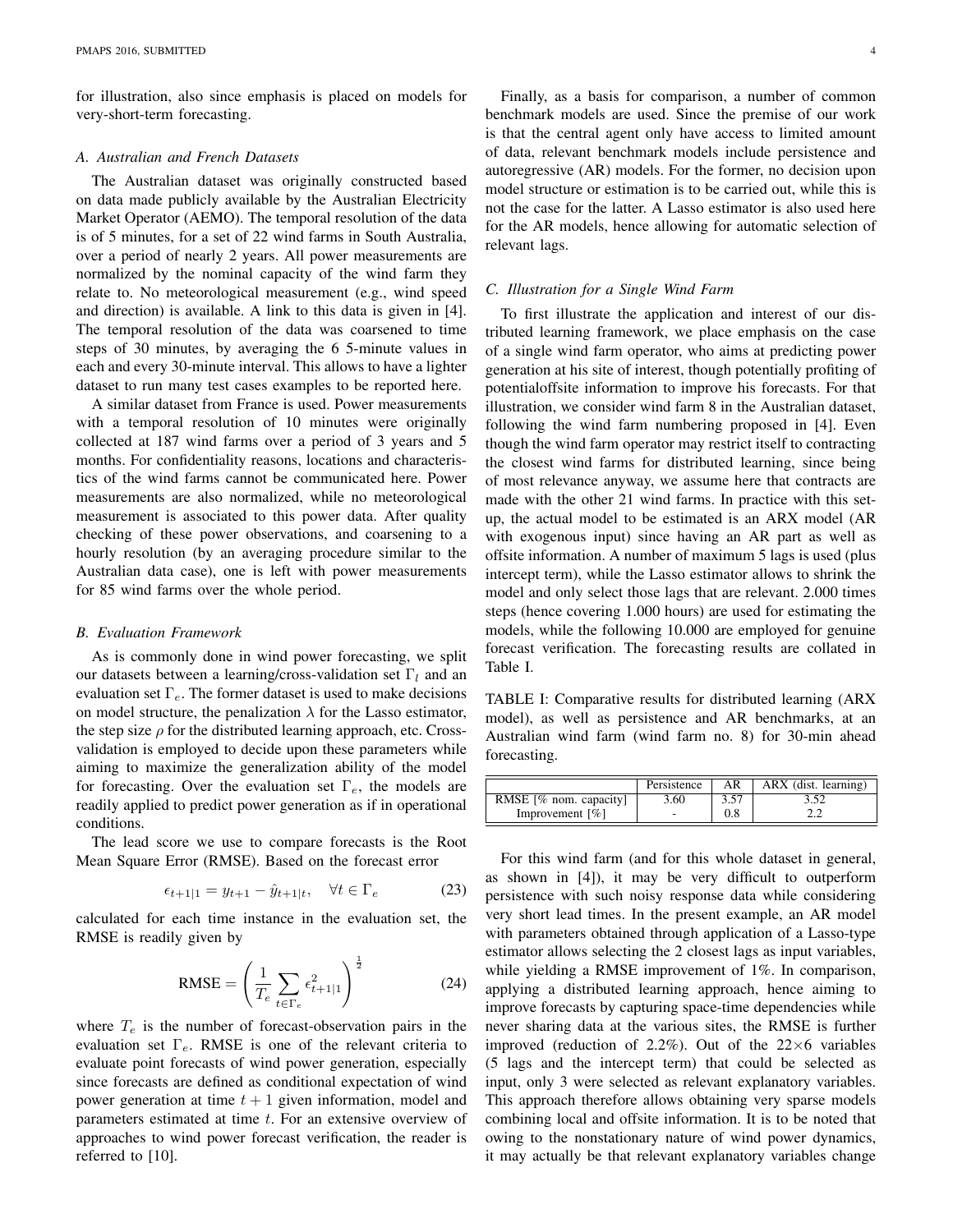

Fig. 2: Box-plot representing the distribution of RMSE improvements (in %) for all 85 wind farms, when comparing results obtained with local information only (AR model) and with offsite information through distributed learning (hence, with ARX models).

with time, being different lags and corresponding to different locations.

## *D. Results for Wind Farms and Portfolios*

Let us now consider a more complete setup with the French dataset. With this dataset, we aim at looking at a broader range of relevant application of this distributed learning approach. First of all, it allows us to verify how general benefits from distributed learning may be, for a large number of wind farms. For that purpose, we repeat an experiment similar to that in the above, by looking at the case of each and every wind farms individually, comparing cases where they use local data only and where they would use a distributed learning approach. Forecasts are all issued for a 1-hour lead time. A period is randomly chosen within the dataset, with training over 5000 consecutive hours, and then forecast evaluation over the following 10.000 hours. Models are built with up to 3 lags and an intercept term for each and every wind farm. In the distributed learning case, this translates to models with up to  $85 \times 4$  non-zeros parameters. Results are presented in the form of a box-plot in Figure 2.

Improvements in RMSE values exist for nearly all wind farms, with a 4.08% average and a range between -3.2 and 9.6%. In all cases, improvements over persistence are highly significant, one order of magnitude larger than for the Australian dataset. Here, we believe that such negative values in RMSE improvements, which are there for a minority of wind farms, may be explained by the nonstationarity of the wind power dynamics, since the model is estimated on a certain period in the past, and then assumed to be valid for the following 10.000 hours. Remedies to that issue would include batch estimation on sliding windows, or online distributed learning approach, hence with recursive and adaptive estimation of the parameters in a distributed learning environment. The latter solution should be preferred, since batch re-estimation would be heavier from a computational point of view while not

necessary yielding better forecasting results. Through the use of a Lasso-type estimator, very few of the possible 370 model parameters ended up to be non-zeros, and this for all wind farms.

We now look at the more general case of a portfolio manager who aims at improving forecasts for his whole portfolio, possibly profiting of distributed learning to gain from offsite without actually seeing the data from these other sites. For illustration, we use a set-up similar to the case above (time periods, model structures, etc.), though having assembled randomly a portfolio composed by 8 wind farms from this French datasets. Results are gathered in Table II. Profiting of smoothing effects, forecast errors are lower in general. In addition, improvements over persistence are more significant. The benefits from distributed learning appear to be more significant too, most likely since for a geographically distributed portfolio they may be even more to learn from all offsite locations.

TABLE II: Comparative results for distributed learning (ARX model), as well as persistence and AR benchmarks, for a portfolio of 8 wind farms of the French dataset (randomly chosen) for 1-hour ahead forecasting.

|                                | Persistence | ΑR   | ARX (dist. learning) |
|--------------------------------|-------------|------|----------------------|
| RMSE $[%$ nom. capacity]       | 3.99        | 3.67 | 3.38                 |
| Improvement $\lceil \% \rceil$ |             |      |                      |

Finally considering the case of the system operator, we envisage here the situation where the forecasting problem for the aggregate power of the 85 wind farms is fully distributed among all sites, meaning that this system operator does not even have to know about the individual production data at each and every site. The set-up is here again similar to the previous forecasting experiments. Results are summarized in Table III. RMSE values are even lower here, while there is not really relevant offsite information when considering the aggregate of all wind farms. However, one sees that there is still a little benefit from considering all individual sites, with a few additional percent decrease in RMSE values.

TABLE III: Comparative results for distributed learning (ARX model), as well as persistence and AR benchmarks, for the aggregate of all 85 French wind farms for 1-hour ahead forecasting.

|                          | Persistence | ΑR   | ARX (dist. learning) |
|--------------------------|-------------|------|----------------------|
| RMSE $[%$ nom. capacity] | 2.88        | 2.10 | 2.05                 |
| Improvement $[\%]$       |             |      | 28.8                 |

# V. CONCLUSIONS

We have proposed and studied a distributed learning approach for wind power forecasting, which offers a flexible framework for estimating models that may allow to account for information at a large number of sites without having to exchange actual production data at these sites. There is a wide range of applications for forecast improvement, for single sites